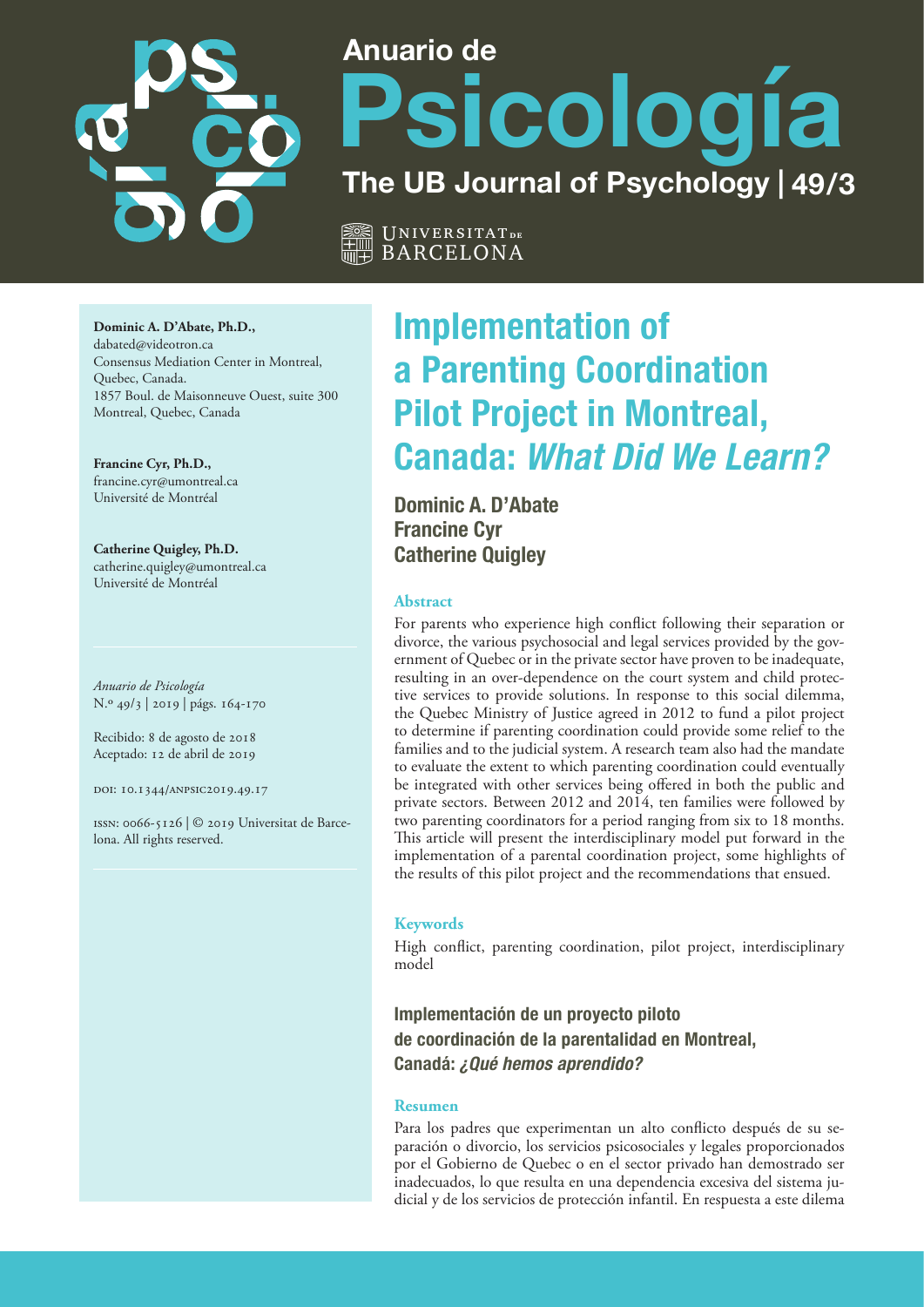social, el Ministerio de Justicia de Quebec acordó en 2012 financiar un proyecto piloto para determinar si la coordinación de la crianza de los hijos podría brindar algún alivio a las familias y al sistema judicial. Un equipo de investigación también evaluó en qué medida la coordinación de la crianza podría integrarse con otros servicios que se ofrecen tanto en el sector público como en el privado. Entre 2012 y 2014, diez familias fueron seguidas por dos coordinadores de crianza durante un período de seis a dieciocho meses. Este artículo presenta el modelo interdisciplinario implementado en el proyecto de coordinación parental, algunos aspectos destacados de los resultados y recomendaciones de dicho proyecto piloto.

#### **Palabras clave**

Alto conflicto, coordinación de parentalidad, proyecto piloto, modelo interdisciplinario.

# INTRODUCTION

**The judicial district of Montreal is situated in the province of Quebec, Canada, and distinguished legally from the other provinces by the fact that its laws are based on a Civil Code, while the rest of the** province of Quebec, Canada, and distinguished legally from the other provinces by the fact that country falls under common law. Until 1968, there was no uniform federal divorce law in Canada until the Divorce Act was introduced giving the federal parliament exclusive jurisdiction to regulate the law of [mar](https://en.wikipedia.org/wiki/Marriage)[riage](https://en.wikipedia.org/wiki/Marriage) and divorce. Nevertheless, Quebec applies this act differently and in accordance to provisions of its civil code. This has huge implications with regard to the practice of parenting coordination as the court, unlike in the rest of North America, cannot delegate any powers of arbitration in the domain of family law (Fidler & Epstein, 2008). PCs in Quebec can only make recommendations and have no decision-making powers. Traditionally, families going through a separation and/or divorce have had access to a variety of resources facilitating their transition, yet, for approximately 20% of this population, the existing services offer little or no assistance (Garrity & Baris, 1994; McIntosh, 2003; Kelly, 2003). For them, the only recourse available when there is an escalation of conflict is litigation and the hope that a judge will resolve the problem or will impose or render a decision. Over the years, these families have tended to overuse whatever few existing services might still be available (recurring reports to child protective services, multiple psychosocial assessments, failed mediation attempts). This untenable situation has been further exacerbated by frequent changes of attorneys, numerous contested trials and hearings, complaints against the professionals involved, and concurrent involvement of several courts such as the Superior Court (family division) and the Court of Quebec (youth and criminal division). Invariably, children become the biggest victims of this spiralling conflict along with depleting family resources due to expenses incurred by legal fees, professional honoraria and other costs related to spending an inordinate amount of time in court. Finally,

professionals also experience a sense of powerlessness and hope for a better way to fulfill their mandate and respond to the needs of their clients. As a consequence to this deteriorating situation, a handful of professionals and organizations successfully convinced the government to fund a pilot project making use of parenting coordination as an innovative service that, they felt, might complement what was already available to these families.

According to the AFCC (2006) definition, parenting coordination is a child-focused alternative conflict resolution process, a new approach to help separating families who experience high conflict to focus on the needs of their children. As a general rule, it serves primarily to support these parents in implementing their judgment or parenting plan and exercising their parental responsibilities. Additionally, this service also aims to reduce the frequency of court litigation, which is an important consideration in the Montreal project. Indeed, high conflict parents usually tend to be caught up in ongoing litigation and unable to implement an existing court order or parenting plan. These parents frequently find themselves in a crisis situation and will easily engage in conflict-escalating behavior that invariably will bring them back to court. In such instances, parenting coordination can be a more effective method than other traditional services in helping parents find solutions to seemingly intractable conflict (Baris et al., 2001; Coates, Deutsch, Starnes, Sullivan, & Sydlik, 2003; Sullivan, 2013). Parenting coordination can also be a useful tool in instances when there are allegations of sexual or physical abuse (that youth protection services are unable to verify), substance abuse and the occurrence of domestic violence that can potentially place children at risk. As well, the involvement of a PC can be helpful in instances where there is a history of mental illness or parental alienation practices on the part of one or both parents. A PC can also facilitate the use and referral to external resources and social network supports that these parents would not normally consider.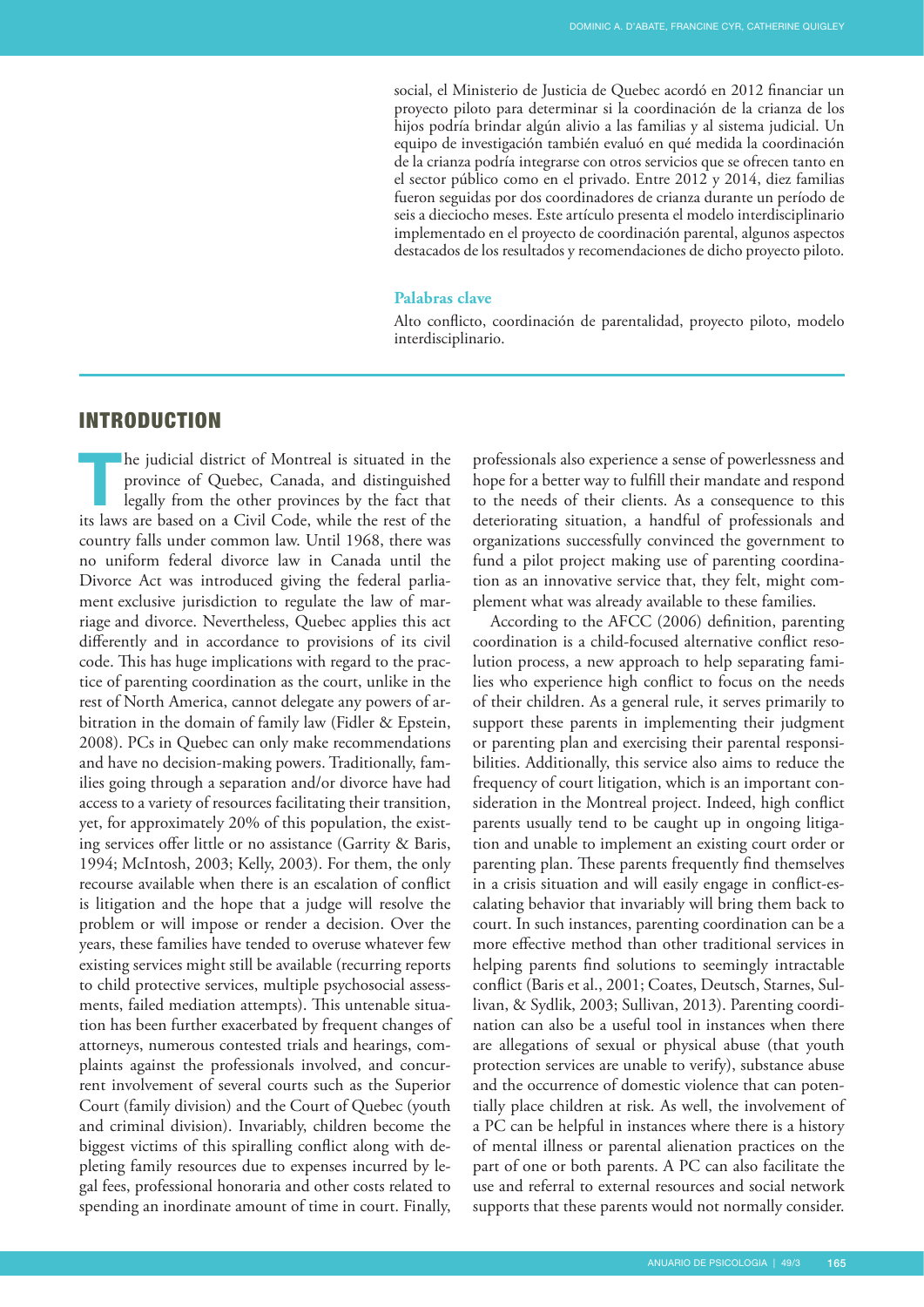This last function was utilized in our pilot project whereby parents were often referred to community services.

# IMPLEMENTATION OF PC PILOT PROJECT

The pilot project was overseen by a multidisciplinary committee comprised of representatives from the Ministry of Justice of Quebec, the AIFI,<sup>1</sup> the Quebec Bar Association, the Superior Court of Quebec and the Department of Youth Protection (DYP) as well as several professionals, including the first author, who had knowledge and experience in the field. A government funded service that provided child custody assessment and family mediation at the Superior Court was assigned the task of administrating the pilot program. A smaller committee overseen by this latter service and comprised of the director, the two PCs, researchers from the Université de Montreal and a consultant from the AIFI was given the responsibility for implementing the project. As of October 2012, ten separated/divorced parents experiencing high conflict were selected by lawyers, judges and other professionals to take part in the pilot project that provided 40 hours of free parenting coordination service for a period ranging from six to 18 months. Families that were selected had undergone a child-custody assessment, were unsuccessful in mediation and could not manage to respect a court judgement. Parents that were excluded were those considered chronic litigators (querulous), had a serious mental health diagnosis (as evidenced in the court file), had a criminal record as a result of domestic violence or had a pending case with the Department of Youth Protection.

Parents were initially seen individually and then conjointly, at which time they were provided information with regard to the nature and objectives of the project as well as the role of the parent coordinator and the process that would be followed. A detailed contract was signed with each parent explaining the time frame, costs to be incurred beyond the free hours, complaint procedure, and the involvement of lawyers and the judge seized with the case<sup>2</sup> when an impasse would occur. Children were seen on at least one occasion (on average, three times) by the PC, either alone or with their parents and with the aim of giving them an opportunity to express their needs and have their opinions and experience taken into account.

The primary goal of the service was established as helping the co-parents implement their parenting plan or judgement and helping them function more effectively in

their co-parenting relationship. Another important goal was to empower them, in the long term, to normalize their relations so that they could eventually function with minimal supervision and monitoring. As a process, the intervention plan was divided into four phases: initial, implementation, maintenance, and termination.<sup>3</sup>

#### **Intervention approach utilized by PCs**

For the most part, the PCs utilized a systemic solution-focused and family narrative approach (Bannink, 2010; Winsdale & Monk, 2000) whereby parents were constantly encouraged to come up with better ways of functioning. The ultimate aim was to improve communication and problem solving skills while maintaining a clear focus on what would enhance family functioning and minimize the deleterious effects of high conflict on their children. During the initial individual meetings, parents were asked to share their 'family story' and describe those events that contributed to the escalation of conflict. They were then encouraged to suggest what would need to change or be different if co-parenting and family relations were to be more functional. A similar interviewing protocol was utilized with the parents' lawyers and children (D'Abate, 2016).

Furthermore, given that, in Quebec, PCs can't arbitrate when an impasse is reached, a mechanism was established for the PCs to contact the lawyers and, ultimately, the judge seized with the case in those instances where parental differences could not be resolved. In fact, on a few occasions, a judge was asked to conduct a judicial conference (informal meeting outside the courtroom) with the parents and lawyers when the parents risked going back to court as a result of escalating conflict and the inability to resolve differences, even with the help of the PC.

# EVALUATION OF PILOT PROJECT

A team of researchers from the Université de Montréal assigned to evaluate the project submitted a report on March 31st, 2017 to the Quebec Ministry of Justice (Cyr, Macé & Quigley, 2016), which was subsequently posted on its website as a public document.<sup>4</sup> For the purpose of this article, we will briefly outline the major findings and focus more specifically on the lessons learned from this project and the recommendations made to the government. A more extensive and formal description of

<sup>1.</sup> The AIFI is an international association catering to French speaking professionals working with families experiencing divorce and separation.

<sup>2.</sup> During this pilot project, a judge remained in charge of each assigned case for the duration of the intervention.

<sup>3.</sup> This approach was adapted from a similar project conn ducted in Washington, DC, by the APA (Lally & Higuchi, 2010).

<sup>4.</sup> Link to access the full report (in French): https://www. justice.gouv.qc.ca/fileadmin/user\_upload/contenu/documents/Fr\_\_francais\_/centredoc/publications/couple-famille/ Rapport\_CP.pdf.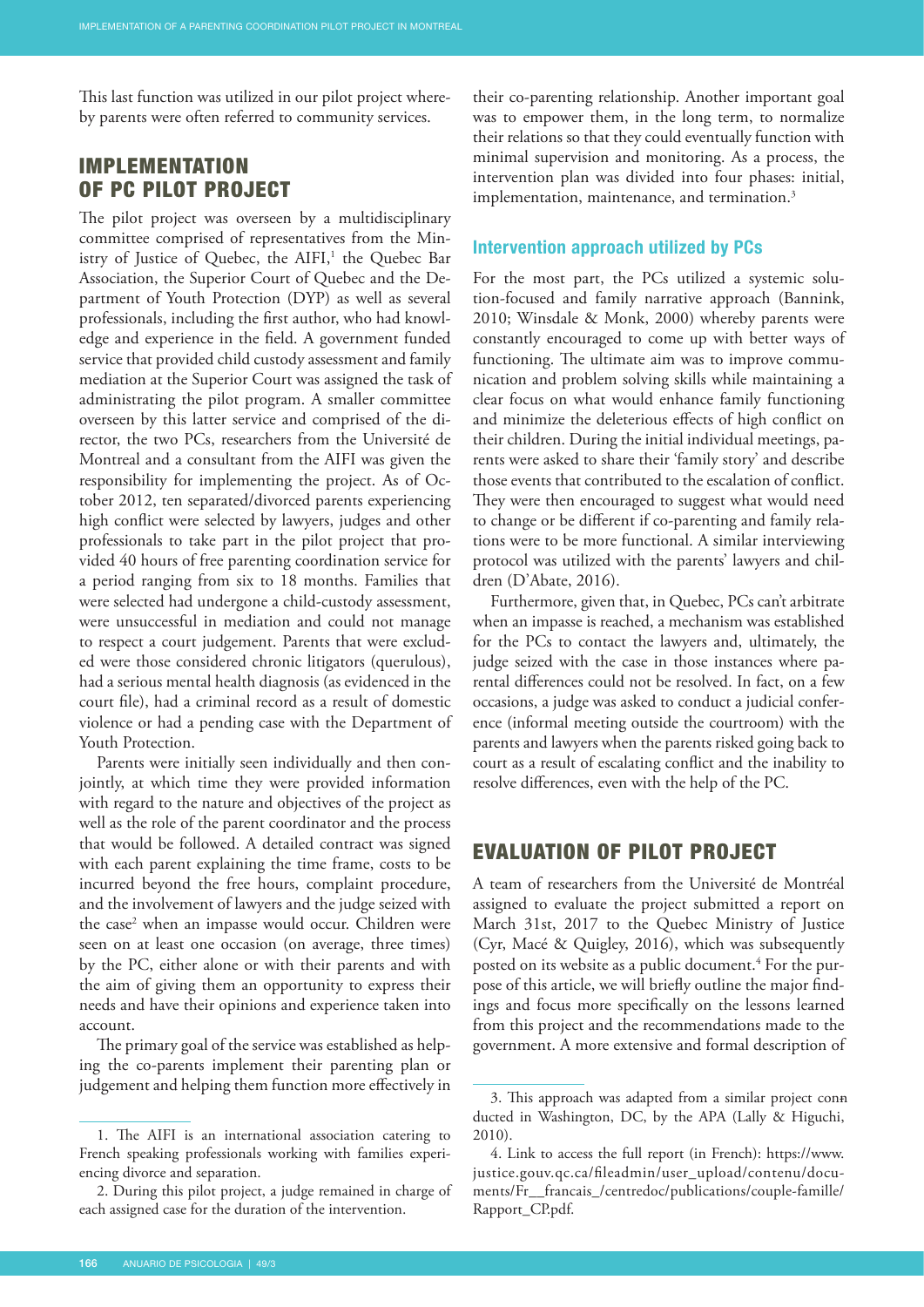the research design, methodology and analysis can be obtained from the above cited report.

# **Research design**

The research team conducted a longitudinal study with pre- and post-measures and collected quantitative data (psychometric measures) as well as qualitative data, which allows for a richer understanding of the experiences of the participants involved in the pilot project. Only some highlights of the qualitative analysis will be presented in this article.

Parents and children were met by researchers on two occasions (at the start and at the end of the intervention) and administered standardized questionnaires. Semi-structured interviews were also conducted (post-intervention) with children, parents, judges and the two PCs. As for lawyers, they were asked to fill out an online survey. Finally, litigation rates one year prior to the start of the pilot project and one year post-intervention were compiled and compared to a control group. The research questions essentially focused on how the parenting coordination process was experienced (positive and negative elements) and how did all participants evaluate the utility and efficacy of the intervention. As well, an effort was made to determine the evolution of family relations (conflict, communication, well-being, children's conflict of loyalty) and litigation rates. For more information on the research design and results, see Quigley and Cyr (2017a) or consult the report online (in French) on the MJQ website (Cyr, Macé, & Quigley, 2016).

# **Results: Qualitative Analysis**

Thematic analyses were performed in order to gain a deeper understanding of the answers given by the different participants (parents, children, judges and PCs) to the semi-structured interviews. Main findings will be presented in the following paragraphs.

Parents' perspective (n = 17). Most parents, except for three mothers, expressed dissatisfaction with the process and painted a negative view of their experience. Yet, a vast majority of them thought this intervention could be of help to other families and should be made available in instances of high conflict. Interestingly, some parents that described a negative experience were also able to identify positive outcomes such as better communication, less animosity, not having to come back to the court, the fact that the PC met with their children, the PC facilitating email communication, and being able to reach agreements on smaller-scale disputes. However, many parents seemed to think that parenting coordination didn't help with the "bigger picture", which may be a reflection of the high (and sometimes unrealistic) expectations that some parents had of the process. The negative view shared by many parents needs to be understood in context and does

not mean that the parenting coordination intervention was a failure. Indeed, different contextual factors were identified as having contributed to a lower level of satisfaction for parents: 1- the absence of decision-making authority given to the PC; 2- the lack availability of the PC in some cases; 3- the need for more clarification with regard to the parenting coordination process, e.g., role of the PC and its limits, and 4- the insufficient length of the intervention, i.e., 40 hours were considered not enough and many parents could not afford to pay beyond the free hours. It should also be pointed out that parents' discourse reflected a tendency to project blame onto the other parent or the PC for the perceived failure of the intervention. Many of them shared the frustration that the PC couldn't arbitrate and settle on intractable issues, which led, in some instances, to an escalation of conflict.

**Children's perspective (n = 10).** Interestingly, the feedback provided by the children was more positive than that of their parents. Half of the children interviewed noticed improvements in their family following parenting coordination, such as better communication between their parents and less exposure to conflict. Most children also expressed that they appreciated the opportunity to have an input in the process by meeting with the PC. Children were almost unanimous in stating that they should have a voice in parenting coordination and a few even stated that they would have liked more contact with the PC (for more on this topic, see Quigley & Cyr, 2017b). However, not all of the children's discourse was positive, and when it came to their personal experience two of them stated that matters between their parents became worse following parenting coordination and a few also commented that they saw no change.

Lawyers' perspective (n = 10). Results from the online survey filled out by lawyers showed that nearly 90% of them expressed an overall positive view/feeling toward parenting coordination. Many of them felt this intervention has a definite place in the Quebec judicial system, although not necessarily in its actual form (ideas for improvement were suggested). Nevertheless, many lawyers expressed some reservation as to the ultimate impact of the intervention on their clients. The decrease in the level of conflict between parents and in querulous behavior (tendency to complain and go back to court) were areas in which the lawyers noted the most benefits. Most lawyers also shared the view that 40 hours of intervention was not enough to accomplish the goals of parenting coordination.

**Judges' perspective.** Overall, judges expressed a favorable opinion of parenting coordination. In fact, most felt that parenting coordination has its place in the court system and that this intervention should be easily accessible to families with a high conflict profile. Furthermore, they believed the expertise of the PC can be of assistance to them in their judicial function as well as help in reducing the workload of the court, which is often over-bur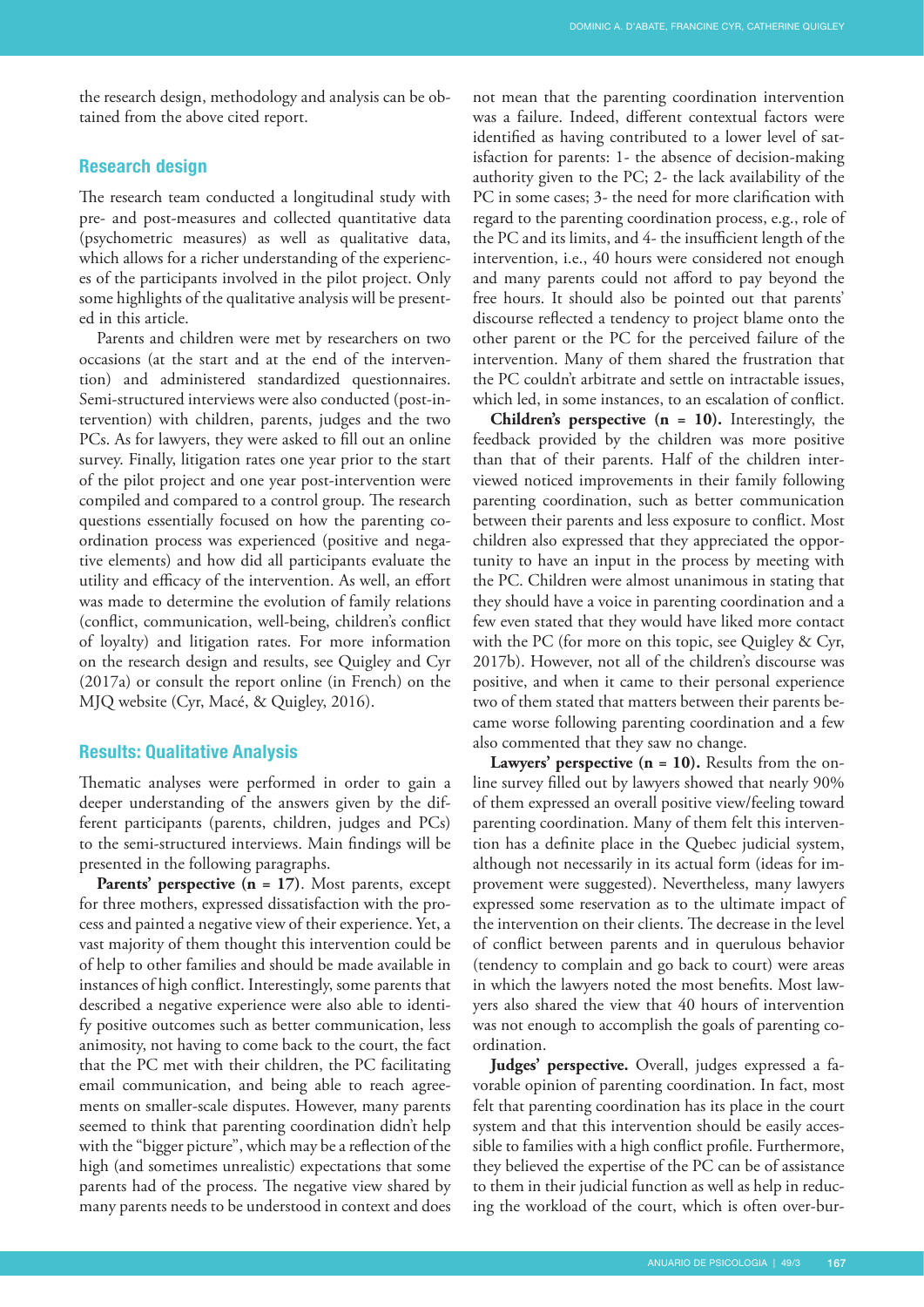dened by repeated litigation. While some judges showed an openness to the idea of delegating some judicial authority to the PC, others expressed reservation as this would mean major changes in the laws and system in place.

Several judges complained that there was a lack of communication between themselves and the PC and further claimed that they received little to no information regarding their case. Lack of follow-up, other than a termination report, was also perceived as an important problem. Most of them would have liked to be more informed and more involved in telephone or in-person case conferences. Finally, many judges were very skeptical that parenting coordination could be of help with all families and suggested that the most problematic situations should not be referred for this service.

**Parenting coordinators' perspective.** The two PCs involved in providing services to the ten families reported that there were many agreements made between parents as they helped them to find solutions to difficult co-parenting conflicts. In a majority of cases, the families did not return to court while they were engaged in the parenting coordination process and the PCs were effective in being able to involve the lawyers and judges toward this end. Meetings with the children were considered to be important interventions that became indispensable as a source of information that could be conveyed to parents throughout the process. When asked what they considered obstacles in their efforts to assist these families, both PCs felt that the lack of clarity about the parenting coordination mandate and process on the part of all parties concerned greatly impeded progress and created impasses. Adding to the problems encountered was the fact that many parents were involved in concomitant contested legal proceedings regarding alimony, change of 'custody' and domestic violence, to name a few. These 'elephants in the room' were a major distraction and there was a constant struggle to 'park' these issues and move on to issues related to co-parenting and the children. Finally, both PCs indicated that the ability to make decisions for the parents by using an arbitration procedure or simply making recommendations to which the parents would abide would have been immensely useful. It is believed that this would have helped to avoid many impasses and, in the process, minimize the degree of frustration felt by most parents.

#### **Litigation rate**

Overall, the findings indicated that there was a decrease in the number of judgments rendered by judges and of motions filed by families pre-and post-intervention. The parenting coordination group was compared over a three-year period to a 'comparison group' who didn't receive parenting coordination services and had similar high-conflict characteristics. Results showed the parenting coordination group was significantly less inclined to litigate, made fewer requests for a change in custody and there was a decrease in the number of judgments rendered on their behalf. These positive findings are consistent with similar conclusions found by other researchers in a number of other judicial districts (Henry, Fieldstone, & Bohac, 2009; Brewster, Beck, Anderson, & Benjamin, 2011). However, these results need to be interpreted with care because of the small sample in our pilot project. Further studies also need to examine whether these improvements are maintained over time.

# DISCUSSION AND SUMMARY OF FINDINGS

Overall, the professionals involved (lawyers, judges, PCs) expressed a positive opinion of the parenting coordination process and were convinced that, certainly, this service could be of great assistance to high conflict families and that it has a place in the Quebec judicial system. Children, for the most part, also felt positive about their experience and were enthused about the opportunity to take part in a process that involved them and their parents. About half of these children reported having seen improvements with regard to the level of conflict and communication between their parents. This is noteworthy since the ultimate goal of parenting coordination is to contribute to the well-being of children by reducing conflict and improving co-parenting relations. These relatively positive reactions on the part of children and professionals involved in the pilot project seem to be reflective of many other studies undertaken in various other legal jurisdictions in the U.S., Canada and elsewhere in the world (Fieldstone, Lee, Baker, & McHale. 2012; Serpil, 2016).

The view of most parents (with the exception of three) were somewhat more negative, as they mostly felt that the parenting coordination process did not reduce the level of conflict with their co-parent and, in some instances, made things worse. However, most parents also believed in the value of having a PC available to help separated families living in conflict. Some felt, however, that the lack of any decision-making powers on the part of the PC did not allow for any change to take place and progress to be made. Not surprisingly, this reaction has surfaced in other studies where parental responses were similarly solicited (Serpil, 2016; Mandarino, Pruett, & Fieldstone, 2016). In the Montreal Pilot Project, this opinion can best be understood as being typical of high conflict family relations and resulting from the fact that the duration of the intervention was far too short (40 hours) to effect significant change. As well, there is a tendency to project blame onto others or onto a program rather than accept personal responsibility.

#### **Lessons learned and recommendations**

In a final note, the researchers emphasize that with all the difficulties encountered, this pilot study should be seen as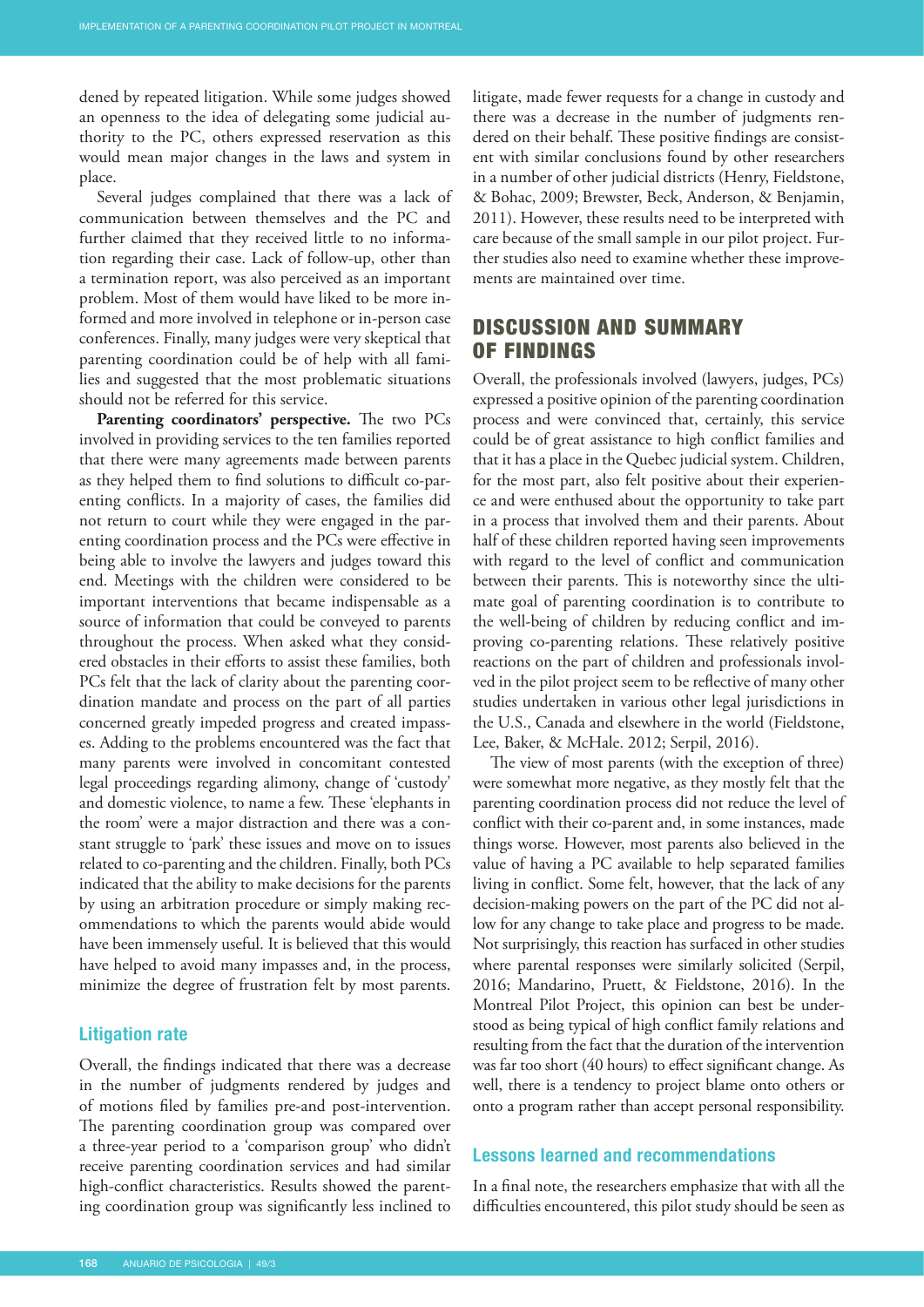a pioneering project that has helped to create a new model of psycho-legal intervention. This pilot project provides the opportunity to draw several lessons that could, in the future, help to achieve the full potential of parenting coordination, both for the families targeted and for the Quebec justice system.

While this project, in general, was enthusiastically received by the various stakeholders, various shortcomings were reported and deserve special attention, especially as they apply to any future program implementation:

- There is a need for establishing clear guidelines from the onset with regard to the roles to be assumed by each professional. Effective communication between the PCs, judges and lawyers is essential in order to ensure the fluidity and efficiency of the interventions undertaken.
- While inter-professional collaboration is a key ingredient in parenting coordination, the lack of clear guidelines seems to have contributed to insufficient collaboration between these various actors.
- The task of informing and aligning all actors on the importance of interdisciplinary collaboration proved to be a major challenge in this pilot project. The family crisis following separation is a complex human problem and an interdisciplinary approach seems to be the only way to offer the necessary and simultaneous judicial and psychosocial responses needed to deal with this situation.
- The method of selecting families that can benefit from these services is also an important issue to consider in the future. Therefore, it is important to clearly define and respect the inclusion/exclusion criteria.
- Having a single judge seized with each case has been found to be a key factor in ensuring the effectiveness of a parenting coordination intervention. This approach may also prove to be efficient as a cost-cutting and time-saving measure for the court system.
- The possibility of appealing to the judicial authority of the judge in the event of a deadlock or a misunderstanding by parents of the mandate of the PC is necessary, especially in the case of Quebec where the latter have no decision-making powers.

# **Recommendations<sup>5</sup>**

The following recommendations are based on the aforementioned analysis and conclusions:

1. **That parenting coordination be included in the services available in the Quebec judicial system.**

- 2. **That this service be accessible** to families whose precarious financial situation makes it difficult to pay for services by making use of similar rules utilized to access Family Mediation or Legal Aid.
- 3. **That guidelines be established** with regard to the implementation of a parenting coordination service including provisions for the selection and training of PCs.
- 4. **Delineating the decision-making power of the PC** within the current legislative framework (Civil Code) by providing guidelines governing the conditions and modalities by which a PC could legitimately make recommendations to the judge seized with the file. This would increase the influence of the PC to help parents make decisions within a predefined framework agreed in advance by the latter.
- 5. **That a careful selection of families likely to benefit from parenting coordination be assured.** It is recommended that families referred for parenting coordination services be screened for certain characteristics and behaviours such as serious mental health issues or personality disorders.
- 6. **That a presiding judge remains seized with parenting coordination files.** Indeed, families who experience on-going and high levels of conflict require a judge who is knowledgeable in family law matters and a case management approach whereby families can be heard and disputed child-related matters resolved in a timely manner.

# CONCLUSION

This article, as outlined in the introduction, has attempted to present the interdisciplinary model utilized in the implementation of a parental coordination project in Montreal, Canada, some highlights of the results of this pilot project and the recommendations that ensued. While this program was enthusiastically received by the various stakeholders, some shortcomings, as reported above, have been described and given special attention, especially as they apply to any future program implementation. One of the major recommendations focused on the need to establish a multidisciplinary committee to establish the rules and regulations that would oversee the practice of parenting coordination in Quebec. Clearly, this is an important step for any jurisdiction to undertake prior to implementing any PC program, be it in Quebec or Spain. With regard to our own jurisdiction, we are happy to report that in early 2016 a committee was created with representatives from the professional orders of social workers, psychologists, the bar association of Quebec, the AIFI and with individual members acting as experts in the field. Over the past two years, a final draft of parenting coordination guidelines adapted from the AFCC has been completed and has been approved

<sup>5.</sup> The recommendations that are reported in this article have been adapted from their original French version as presented by the researchers in the final report submitted to the government (Cyr, Macé & Quigley, 2016).